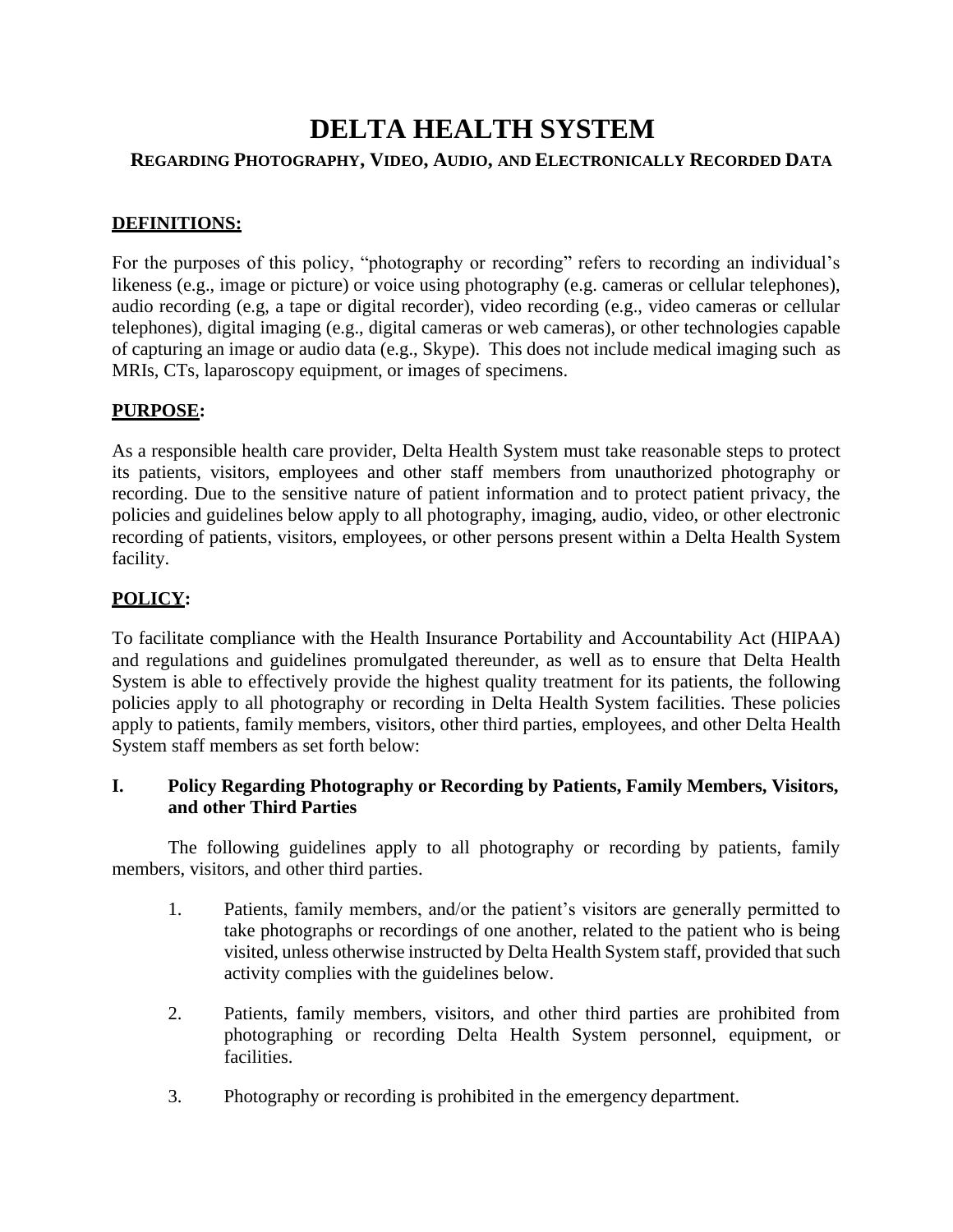- 4. The Patient, the patient's family members, and the patient's visitors are prohibited from photographing or recording other Delta Health System patients without obtaining Delta Health System's consent.
- 5. Medical equipment or set-up should not be moved to accommodate photography or recording.
- 6. All equipment used for photography or recording should be battery powered.
- 7. Patients, family members, visitors, and other third parties are prohibited from taking photographs or recordings for insurance and/or legal purposes without Delta Health System's consent.
- 8. Delta Health System reserves the right to prohibit any photography or recording for any reason or for no reason.

### **II. Procedure for Inappropriate Photography or Recording by Patients, Family Members, Visitors, and Other Third Parties**

- 1. If a patient, family member, visitor, or other third party is engaging in photography or recording in violation of the above guidelines, the patient, family member, visitor, or other third party should be given a copy of the above policy and politely asked to cease the inappropriate photography or recording.
- 2. If a family member, visitor, or third party refuses to cease the inappropriate photography or recording, the family member, visitor, or third party should be politely asked to leave the premises.
- 3. If the family member, visitor, or third party refuses to leave the premises, Delta Health System's Security should be notified.
- 4. If the family member, visitor, or third party refuses to leave after being asked by Delta Health System's Security, law enforcement should be called to remove the family member, visitor, or third party from the hospital.
- 5. Delta Health System's personnel should never discontinue or deny treatment of the patient due to violation of the photography or recording policy.

#### **III. Policy Regarding Photography for Clinical Purposes in GI Lab and Wound Healing Areas Only**

1. When taking photographs or of patients for clinical purposes, patients should be so advised. Any such photographs should also be made a part of the patient's medical record.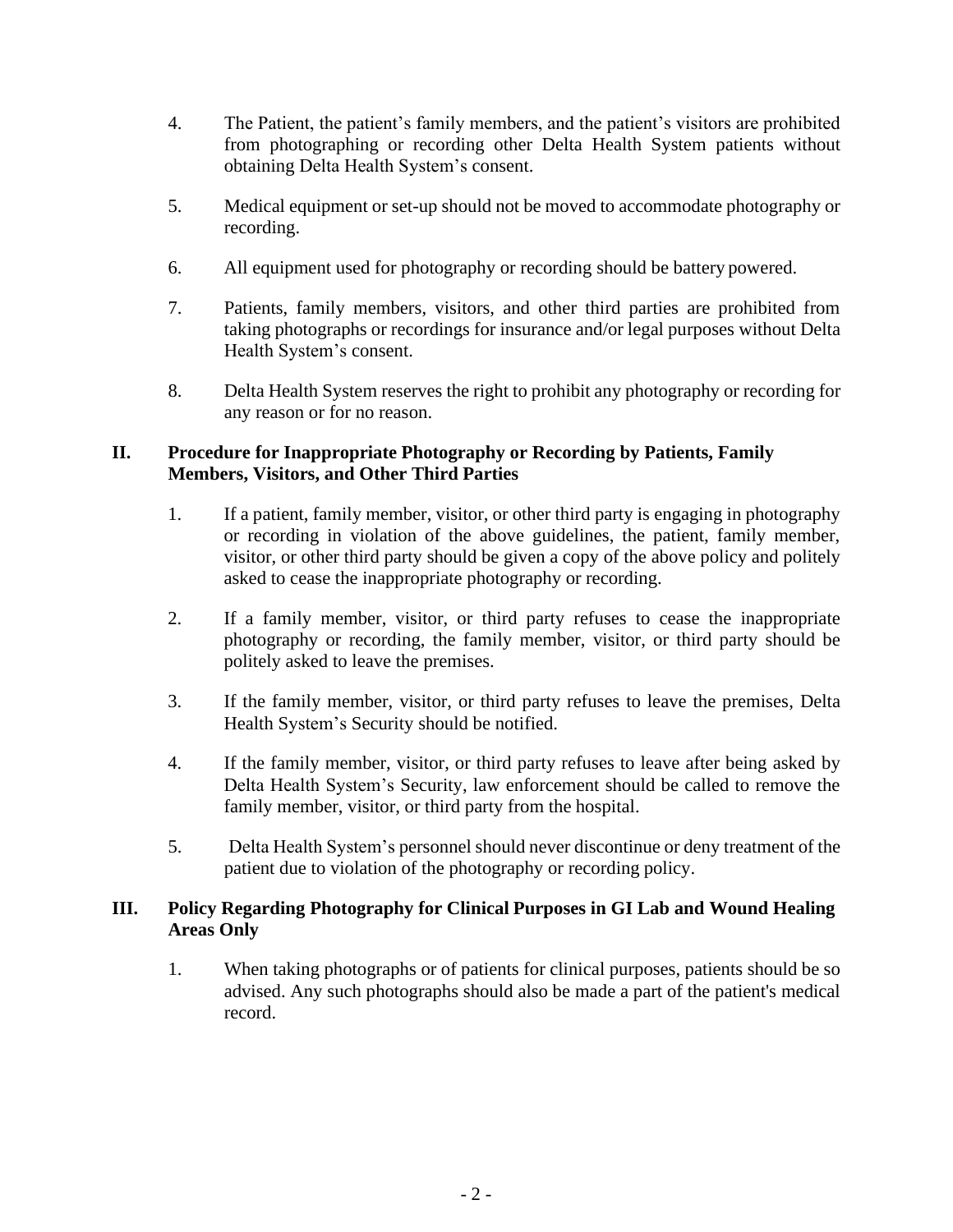- 2. Any such photograph should be released and/or used only as authorized or required by law.
- 3. Any such photograph should be made only with hospital-owned equipment.
- 4. Any photograph of a patient made for clinical purposes should be deleted from the hospital's equipment once they have been placed in the patient's medical record.

#### **IV. Policy Regarding Photography and Recording by The Medical Center Personnel for Non- Clinical Purposes**

1. Delta Health System employees, staff members, or other personnel affiliated with Delta Health System are prohibited from taking any photographs or recordings for non-clinical purposes except as otherwise provided below.

### **V. Policy Regarding Photography or Recording for Education and Training Purposes**

When taking photographs or recordings for education and training purposes, the following guidelines should be followed:

- 1. Before taking any photographs or recordings for education or training purposes, written consent shall be obtained from the patient (or authorized legal representative) using the following forms:
	- a. Consent to Photograph/Videotape
	- b. Use of Protected Health Information for Marketing and Fundraising
- 2. A health care provider, or appropriately delegated person, is responsible to explain to the patient (or authorized legal representative) why a consent document and/or HIPAA Authorization is required by describing:
	- a. The purpose of taking the photography or recording; and
	- b. The proposed use(s) of the photography or recording (e.g., education or training purposes).
- 3. The photograph, video, and/or recording should not include the patient's family or visitors.
- 4. The photograph, video, and/or recording should be retained by the physician or administrator who requested the photograph or recording for such purposes. The patient's medical record should note that photographs and recordings were taken for such purposes.